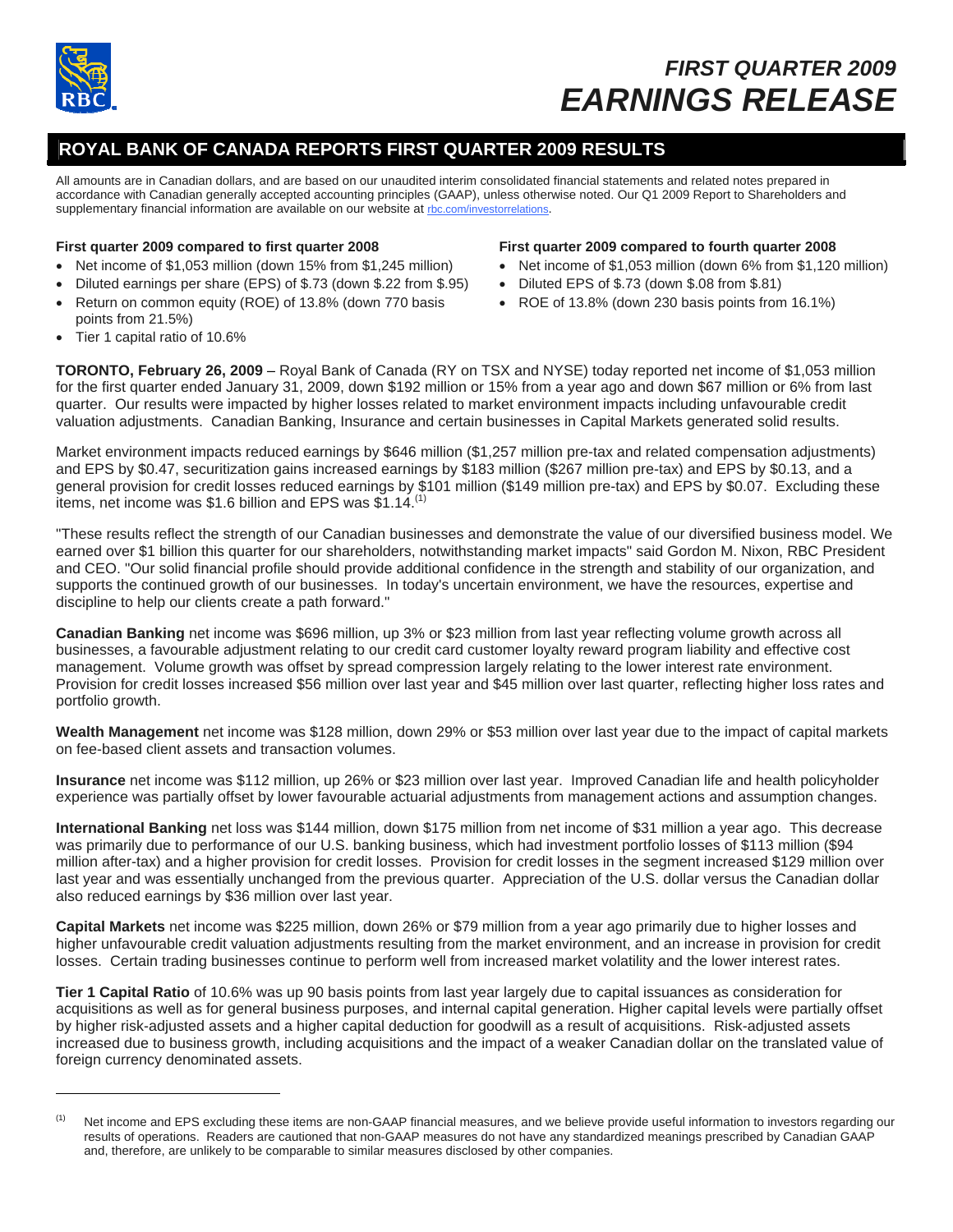## **SELECTED FINANCIAL AND OTHER HIGHLIGHTS**

|                                                                     |                    | As at or for the three months ended |            |     |            |      |            | Change<br>January 31 2009 vs. |               |    |               |
|---------------------------------------------------------------------|--------------------|-------------------------------------|------------|-----|------------|------|------------|-------------------------------|---------------|----|---------------|
|                                                                     |                    |                                     | January 31 |     | October 31 |      | January 31 |                               | October 31    |    | January 31    |
| (C\$ millions, except per share, number of and percentage amounts)  |                    |                                     | 2009       |     | 2008       |      | 2008       |                               | 2008          |    | 2008          |
| Total revenue                                                       |                    | \$                                  | 6,941      | \$  | 5,069 \$   |      | 5,647      | \$                            | 1,872         | \$ | 1,294         |
| Provision for credit losses (PCL)                                   |                    |                                     | 747        |     | 619        |      | 293        |                               | 128           |    | 454           |
| Insurance policyholder benefits, claims and acquisition expense     |                    |                                     | 1,076      |     | (86)       |      | 616        |                               | 1,162         |    | 460           |
| Non-interest expense                                                |                    |                                     | 3,622      |     | 2,989      |      | 3,120      |                               | 633           |    | 502           |
| Net income before income taxes and non-controlling interest         |                    |                                     |            |     |            |      |            |                               |               |    |               |
| in subsidiaries                                                     |                    |                                     | 1,496      |     | 1,547      |      | 1,618      |                               | (51)          |    | (122)         |
| Net income                                                          |                    | \$                                  | $1,053$ \$ |     | $1,120$ \$ |      | 1,245      | \$                            | (67)          | \$ | (192)         |
| Segments - net income (loss)                                        |                    |                                     |            |     |            |      |            |                               |               |    |               |
| Canadian Banking                                                    |                    | \$                                  | 696        | \$  | 676        | \$   | 673        | \$                            | 20            | \$ | 23            |
| Wealth Management                                                   |                    |                                     | 128        |     | 116        |      | 181        |                               | 12            |    | (53)          |
| Insurance                                                           |                    |                                     | 112        |     | 59         |      | 89         |                               | 53            |    | 23            |
| <b>International Banking</b>                                        |                    |                                     | (144)      |     | (206)      |      | 31         |                               | 62            |    | (175)         |
| <b>Capital Markets</b>                                              |                    |                                     | 225        |     | 584        |      | 304        |                               | (359)         |    | (79)          |
| Corporate Support                                                   |                    |                                     | 36         |     | (109)      |      | (33)       |                               | 145           |    | 69            |
| Net income                                                          |                    | \$                                  | $1,053$ \$ |     | $1,120$ \$ |      | 1,245      | \$                            | (67)          | \$ | (192)         |
| <b>Selected information</b>                                         |                    |                                     |            |     |            |      |            |                               |               |    |               |
| Earnings per share (EPS) - basic                                    |                    | \$                                  | 0.74       | \$  | 0.82       | - \$ | 0.96       | \$                            | $(0.08)$ \$   |    | (0.22)        |
| Earnings per share (EPS) - diluted                                  |                    | \$                                  | 0.73       | -\$ | $0.81$ \$  |      | 0.95       | \$                            | $(0.08)$ \$   |    | (0.22)        |
| Return on common equity (ROE) (1)                                   |                    |                                     | 13.8%      |     | 16.1%      |      | 21.5%      |                               | $(230)$ bps   |    | $(770)$ bps   |
| Return on risk capital (RORC) (2)                                   |                    |                                     | 21.5%      |     | 26.3%      |      | 35.6%      |                               | $(480)$ bps   |    | $(1,410)$ bps |
| Net interest margin (NIM) (3)                                       |                    |                                     | 1.57%      |     | 1.59%      |      | 1.36%      |                               | $(20)$ bps    |    | 210bps        |
| Specific PCL as a percentage of average net loans and acceptances   |                    |                                     | 0.80%      |     | 0.65%      |      | 0.44%      |                               | 150bps        |    | 360 bps       |
| Gross impaired loans (GIL) as a percentage of loans and acceptances |                    |                                     | 1.19%      |     | 0.96%      |      | 0.56%      |                               | 230bps        |    | 630bps        |
| <b>Capital ratios and multiples</b>                                 |                    |                                     |            |     |            |      |            |                               |               |    |               |
| Tier 1 capital ratio                                                |                    |                                     | 10.6%      |     | 9.0%       |      | 9.7%       |                               | 160bps        |    | 90bps         |
| Total capital ratio                                                 |                    |                                     | 12.5%      |     | 11.0%      |      | 11.2%      |                               | 150bps        |    | 130bps        |
| Assets-to-capital multiple                                          |                    |                                     | 17.5X      |     | 20.1X      |      | 22.1X      |                               | (2.6)X        |    | (4.6)X        |
| Selected balance sheet and other information                        |                    |                                     |            |     |            |      |            |                               |               |    |               |
| <b>Total assets</b>                                                 |                    | \$                                  | 713,176 \$ |     | 723,859 \$ |      | 632,761    | \$                            | $(10,683)$ \$ |    | 80,415        |
| Securities                                                          |                    |                                     | 172,182    |     | 171,134    |      | 184,348    |                               | 1,048         |    | (12, 166)     |
| Retail loans (4)                                                    |                    |                                     | 192,988    |     | 195,455    |      | 174,779    |                               | (2, 467)      |    | 18,209        |
| Wholesale loans (4)                                                 |                    |                                     | 92,941     |     | 96,300     |      | 72,430     |                               | (3, 359)      |    | 20,511        |
| Deposits                                                            |                    |                                     | 422,850    |     | 438,575    |      | 394,416    |                               | (15, 725)     |    | 28,434        |
| Average common equity (1)                                           |                    |                                     | 29,050     |     | 27,000     |      | 22,600     |                               | 2,050         |    | 6,450         |
| Average risk capital (2)                                            |                    |                                     | 18,700     |     | 16,500     |      | 13,650     |                               | 2,200         |    | 5,050         |
| Risk-adjusted assets                                                |                    |                                     | 273,561    |     | 278,579    |      | 241,206    |                               | (5,018)       |    | 32,355        |
| Assets under management (AUM)                                       |                    |                                     | 224,900    |     | 226,900    |      | 165,000    |                               | (2,000)       |    | 59,900        |
| Assets under administration (AUA)                                   | - RBC              |                                     | 594,900    |     | 623,300    |      | 607,200    |                               | (28, 400)     |    | (12,300)      |
|                                                                     | - RBC Dexia IS (5) |                                     | 2,131,400  |     | 2,585,000  |      | 2,922,000  |                               | (453,600)     |    | (790, 600)    |
| <b>Common share information</b>                                     |                    |                                     |            |     |            |      |            |                               |               |    |               |
| Shares outstanding (000s)                                           | - average basic    |                                     | 1,366,868  |     | 1,337,753  |      | 1,273,862  |                               | 29,115        |    | 93.006        |
|                                                                     | - average diluted  |                                     | 1,379,191  |     | 1,353,588  |      | 1,286,595  |                               | 25,603        |    | 92,596        |
|                                                                     | - end of period    |                                     | 1,406,973  |     | 1,341,260  |      | 1,276,635  |                               | 65,713        |    | 130,338       |
| Dividends declared per share                                        |                    | \$                                  | 0.50       | -\$ | $0.50$ \$  |      | 0.50       | \$                            |               | \$ |               |
| Dividend yield (6)                                                  |                    |                                     | 5.2%       |     | 4.4%       |      | 4.0%       |                               | 80bps         |    | 120bps        |
| Common share price (RY on TSX) - close, end of period               |                    | \$                                  | 30.41      | \$  | 46.84 \$   |      | 50.65      | \$                            | $(16.43)$ \$  |    | (20.24)       |
| Market capitalization (TSX)                                         |                    |                                     | 42,786     |     | 62,825     |      | 64,662     |                               | (20, 039)     |    | (21, 876)     |
| <b>Business information</b> (number of)                             |                    |                                     |            |     |            |      |            |                               |               |    |               |
| Employees (full-time equivalent)                                    |                    |                                     | 73,416     |     | 73,323     |      | 64,905     |                               | 93            |    | 8,511         |
| <b>Bank branches</b>                                                |                    |                                     | 1,747      |     | 1,741      |      | 1,544      |                               | 6             |    | 203           |
| Automated teller machines                                           |                    |                                     | 4,984      |     | 4,964      |      | 4,547      |                               | 20            |    | 437           |
| Period average US\$ equivalent of C\$1.00 (7)                       |                    | \$                                  | $0.815$ \$ |     | $0.901$ \$ |      | 1.002      | \$                            | $(0.09)$ \$   |    | (0.19)        |
| Period-end US\$ equivalent of C\$1.00                               |                    | \$                                  | $0.815$ \$ |     | $0.830$ \$ |      | 0.996      | \$                            | $(0.02)$ \$   |    | (0.18)        |

(1) Calculated using month-end balances for the period.

(2) Calculated using methods intended to approximate the average of the daily balances for the period. For more information, refer to the Key performance and non-GAAP measures section of our Q1 2009 Report to Shareholders.

(3) Calculated as Net interest income divided by Average assets. Average assets are calculated per note (2) above.

(4) Retail and wholesale loans do not include allowance for loan losses.<br>(5)  $AUA - RBC$  Dexia IS represents the total  $AUA$  of the joint venture, of

(5)  $\Delta UA - RBC$  Dexia IS represents the total AUA of the joint venture, of which we have a 50% ownership interest, reported on a one-month lag.<br>(6) Dividends per common share divided by the average of the high and low share

(6) Dividends per common share divided by the average of the high and low share prices in the relevant period.

(7) Calculated using month-end spot rates for the period.